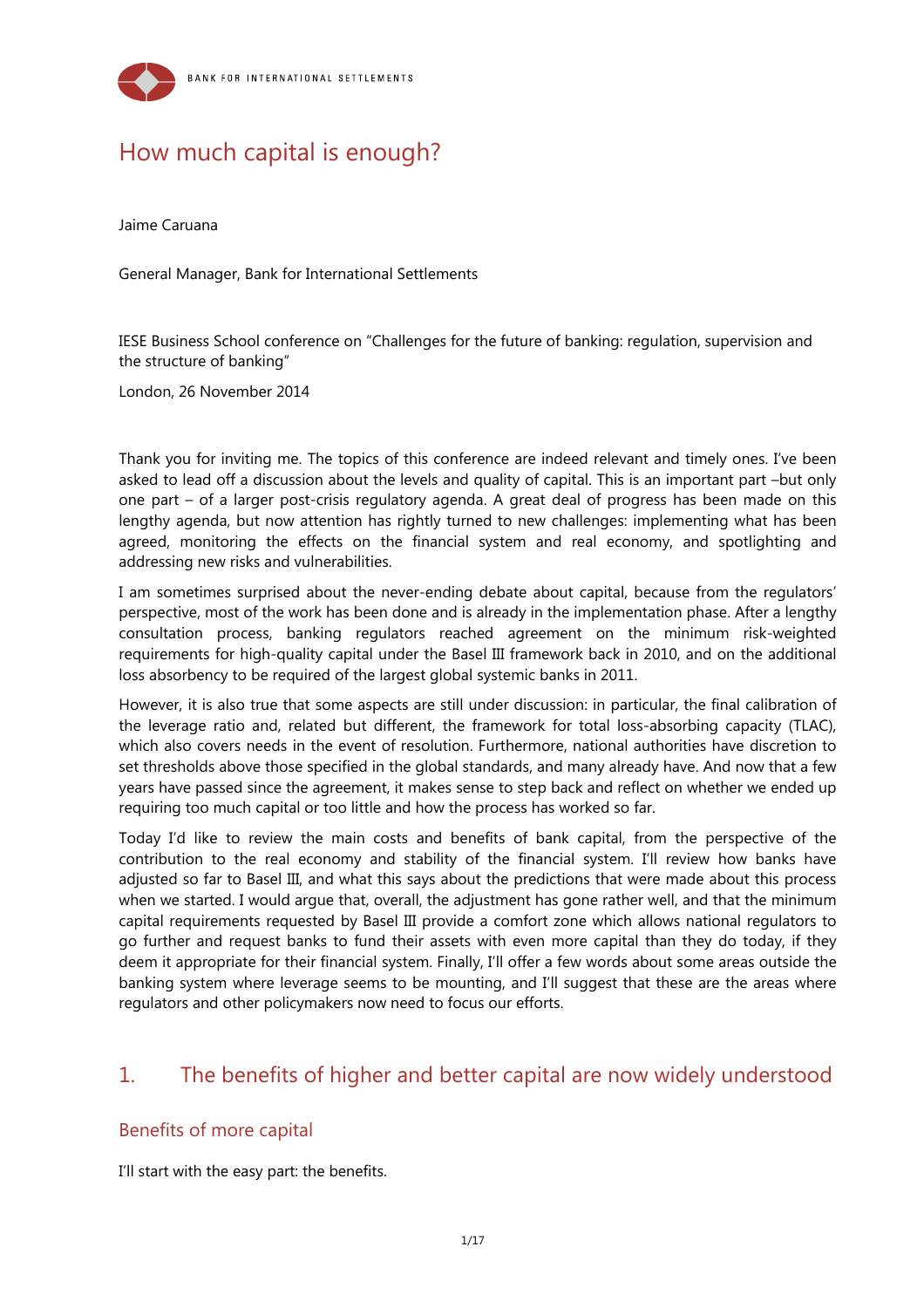

First, capital serves as a shock absorber for losses. Capital provides room for manoevre to deal with shocks and gives banks more scope to take on risks. This means banks can provide credit to a wider range of investments. As long as the banks are wise in identifying projects that have a positive net present value, and as long as asset quality is properly assessed and maintained, this activity should contribute to economic growth.

Second, capital helps with a number of incentive problems.

For one thing, it can help to align the incentives of shareholders with those of the holders of banks' other liabilities. For any corporation, the limited liability structure generates incentives to attach more value to the upside of the business than the downside. The result is more risk shifted onto bondholders. This doesn't just apply to banks, but banks are unusually highly leveraged relative to non-financial corporations. So insufficient capital could lead to too much risk-taking, with risks shifted to bondholders and depositors.

Another important incentive problem relates to the separation of ownership and control. In any large corporation, executives may be tempted to undertake excessively risky strategies, since they benefit from "empire-building" when their strategy succeeds but incur limited cost if it fails. The best way to address this is through sound governance and compensation practices (which were also part of the regulatory reforms). But requiring banks to maintain more capital can complement these practices by reducing the imbalance, from the manager's point of view, between upside and downside risks.

Perhaps most importantly, bank capital can compensate for the moral hazard coming from deposit insurance or "too big to fail". Despite progress towards ending "too big to fail", expected government support, either explicitly through deposit insurance or through the implicit perception of the likelihood of public bailouts, still provides some boost to banks' credit quality (Graph 1). This not only reinforces the temptation for shareholders and managers to support excessive risk-taking; it also reduces the incentive of creditors to look after their share of the risk. The official sector, as the provider of these guarantees, needs to control the associated moral hazard. Capital is one of the tools for doing this.

Third, capital is a means to help internalise externalities related to systemic risk. In finance there are incentives to take risks and rewards today at the cost of potential systemic instability in an uncertain tomorrow. Capital requirements help to internalise at least some of these externalities.

## Conditions for reaping the benefits

To perform all of these tasks effectively, the risk weights in the capital framework need to be proportionate to risks. They need to be calibrated so as to ensure that banks manage their risks sensibly and allow for model uncertainty and estimation errors. To achieve that, supervisors and risk managers need to understand the limitations of human knowledge and recognise that, even with state of the art risk management systems, some risks can't be fully measured and internalised. The financial system has become more complex, more globalised and more intertwined with the real economy. As in any complex system, the behaviour of the whole financial system depends not only on the parts but also on the linkages, which can evolve rapidly. A good part of the complexity comes from this continuous evolution and adaptation, including to new regulations. In complex systems, initial conditions – that is, sound capital and liquidity buffers – are critical to mitigate adverse dynamics and to be resilient to regime changes.

Since models and risk weights do not fully capture all relevant risks, the leverage ratio in Basel III serves as a simple complement to the risk-weighted framework. It guards against model risk and "unknown unknowns", thereby acting as a limit on the growth of banks' leverage. The introduction of additional constraints, such as capital floors, benchmarks and other restrictions on the risk models, may also be necessary to guard against model risk and to limit the scope for excessive dispersion of results. And both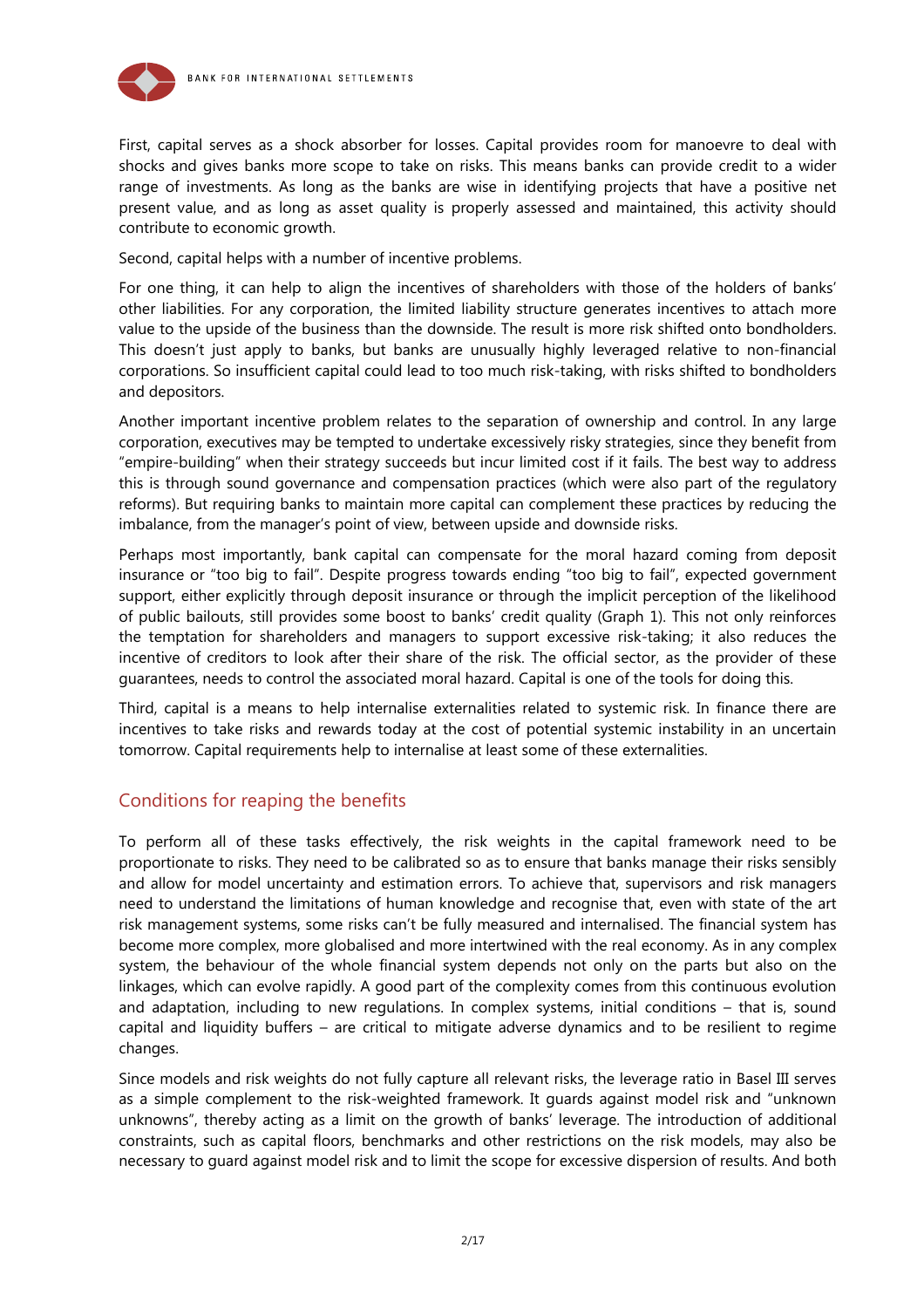

the risk-weighted and non-risk-weighted capital ratios can work well only if the quality of the bank's assets is properly and consistently assessed and losses are recognised early.

It's also critically important that the capital be "high-quality" – in other words, that it be able to absorb losses smoothly, without forcing other claims to be restructured or triggering other remedial actions. Before the crisis, we were lulled into a false sense of security by apparently high capital ratios, when in fact many capital instruments were not fully loss-absorbing in this sense. When the banks actually started suffering losses, markets quickly lost confidence in the banks because, even though their total capital ratios appeared to be strong, their common equity cushions were weak. For this reason, the riskweighted ratios in Basel III are formulated primarily in terms of common equity.

## How banks have adjusted so far

Before I go into the costs, let's look at some numbers. The latest Basel III Monitoring Report looks at data as of 31 December 2013 from 227 banks, comprising 102 large internationally active banks with Tier 1 capital of more than €3 billion (Group 1) and a sample of 125 smaller banks (Group 2).

Under the fully phased-in Basel III rules, average Common Equity Tier 1 (CET1) capital ratios are 10.2% for Group 1 banks and 10.0% for Group 2 banks.<sup>1</sup> These ratios have steadily improved over the last few years (Graph 2). At the end of 2009, for a slightly different sample of banks, the CET1 ratios were 5.7% for Group 1 and 7.8% for Group 2.<sup>2</sup> Since then they've risen 4½ percentage points for Group 1, and more than 2 percentage points for Group 2.

Most large internationally active banks now meet the Basel III risk-based capital requirements, including the capital conservation buffer, even though those rules won't formally be in place for a few more years. And the aggregate of capital shortfalls for those banks which don't yet reach the minimum has been further reduced (Graph 3). For the Group 1 banks, the aggregate shortfall relative to the CET1 target of 7.0% (plus the surcharges on G-SIBs as applicable) was €15 billion at the end of 2013 – compared with €57.5 billion on 30 June 2013 and €486 billion as of end-June 2011.<sup>3</sup> This represents around 5% of the banks' 2013 profits after tax, and 15% of what they paid out in dividends in 2013. $^{4}$  For Group 2, the shortfall is about  $\epsilon$ 9 billion. This is 41% of their 2013 profits – but is also less than the amount they paid in dividends in 2012 and 2013.

Now let's take a look at the leverage ratio (Graph 4). The average Basel III Tier 1 leverage ratio at end-2013 was 4.4% for Group 1 banks and 5.1% for Group 2 banks.<sup>5</sup> Only 25 of the Group 1 banks and 16 of the Group 2 banks did not meet a 3% leverage ratio, the level which the Basel Committee is currently monitoring (the calibration of the leverage ratio is to be finalised by 2017). Once these banks raise enough capital to meet the target risk-based capital requirements, most of them will have met the leverage ratio as well.

How much more capital will banks need to meet the leverage ratio, on top of what is needed to meet the risk-weighted ratio? The answer needs to be in terms of Tier 1 capital, since the numerator of the

l

<sup>1</sup> BCBS (2014), Table A.5, last line.

 $\overline{2}$ BCBS (2010b).

 $\overline{3}$ BCBS (2014), Table A.7.

<sup>4</sup> BCBS (2014), Table A.9.

<sup>5</sup> BCBS (2014), Table A.18. Note that each half-yearly figure shown in Graph 4 is based on the exposure measure (denominator of the leverage ratio) that was under consideration by the Basel Committee at the time that the leverage ratios were calculated. This measure has changed over time.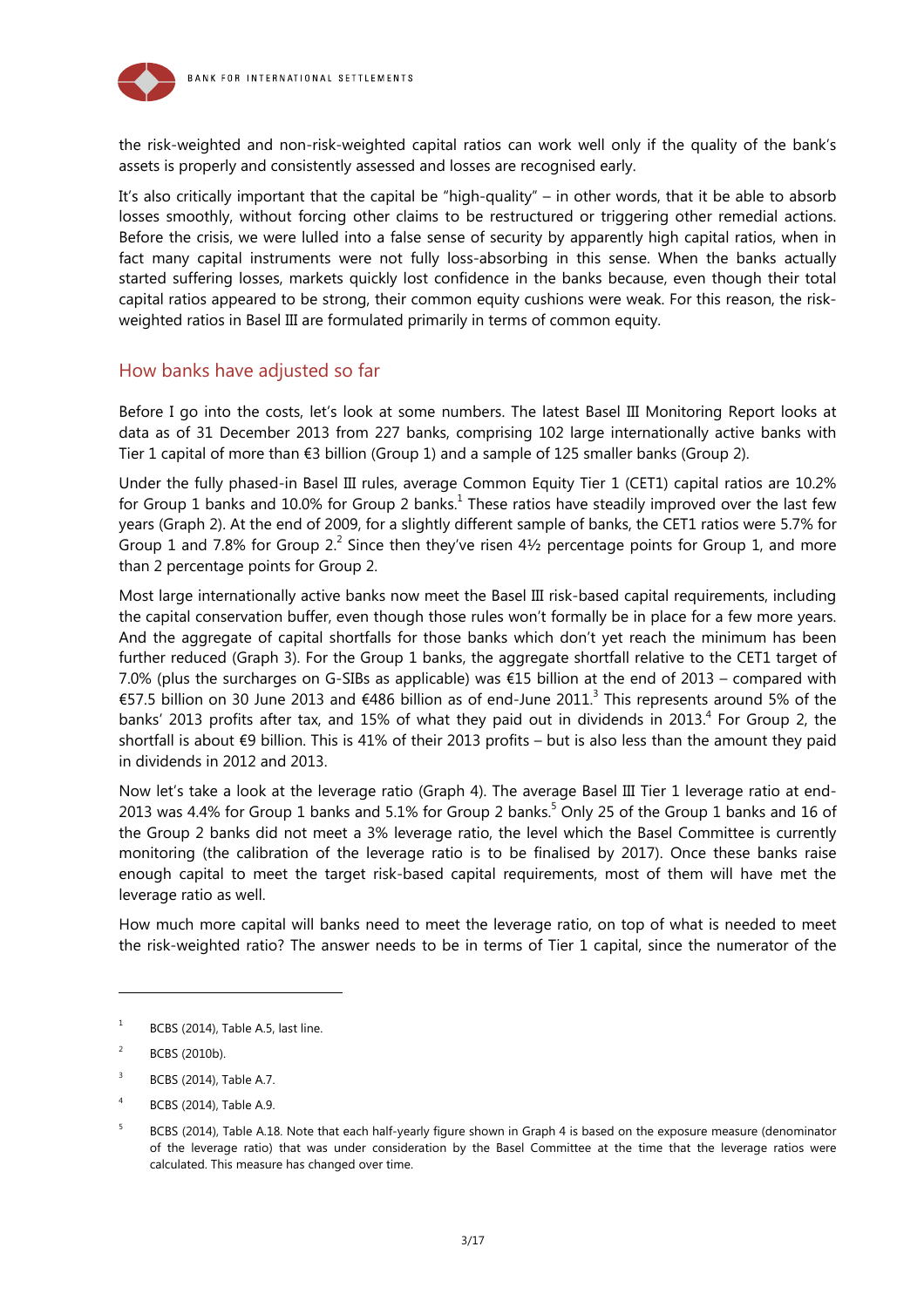

leverage ratio is specified in terms of Tier 1. For Group 1, the amount of Tier 1 capital needed rises by €19.4 billion (ie from €159.4 billion to €178.8 billion). For Group 2 banks, the leverage ratio calls for an additional €5.6 billion in Tier 1 capital.

I'm reciting all these numbers to make a simple point: whatever you may think of the costs of increased bank capital, in fact banks have made impressive progress towards achieving higher capital ratios over the last few years. Most of them now meet the new requirements, and the others are not far off.

## 2. But we should not deny that there are some costs

#### So what are the possible costs?

The main concern often expressed is that higher capital requirements increase borrowers' funding costs and that this will reduce investment and growth. The *transition* to more and better capital could amplify this funding cost channel by forcing banks which are unable to raise capital from profits or external issuance to restrain lending and/or sell assets rapidly, which could be destabilising. Corporations (and not just banks) are always reluctant to issue new equity, because this tends to drive down the value of existing shares. Banks tend to be even less willing than other corporations to issue new shares. They're also reluctant to cut dividends. So they may find that selling assets, or slowing asset growth as they build up capital through retained earnings, is the easiest path to increase their capital ratios.

### An illustrative calculation: cost of funding

I will discuss the transition costs in a moment. But first I want to address the cost of capital argument with a simple exercise.

Even under rather conservative assumptions (eg assuming the Modigliani-Miller theorem does not hold at all and thus the bank's funding costs do not get any benefit as a result of its having more equity), the increase in weighted average funding costs (leaving taxes apart), resulting from a switch from Basel II to Basel III is not large. For example, let's say, as in this example, that a bank raises its equity capital from 2% to 7% of its risk-weighted assets, and reduces its non-equity capital somewhat, thereby staying at the minimum threshold for each instrument category under the Basel framework (Table 1). The remainder of its funding is from debt.

Consider a two-year loan to a small or medium-sized enterprise (SME) of a credit quality equivalent to BB (Table 2). The capital charge could be calculated under either of two options available in the Basel framework: the SME loan could be treated as part of a portfolio of retail exposures (each exposure below €1 million), or as a loan to an individual SME (sales below €50 million) with a sales volume correction factor. The risk weight that determines the funding structure varies from 41% for the Internal Ratings-Based (IRB) approach if the SME is in a portfolio of small retail exposures to 100% under the Standardised Approach for an SME (with €5 million sales). Even under the conservative assumption mentioned, the overall funding cost increase from Basel II to Basel III would range from 19 to 47 basis points.

Graph 5 tries to provide a sense of how relevant this amount is in relation to the fluctuation of interest rates during the same period when banks were increasing their capital ratios. The blue arrow is 47 bp in height, while the lines show nominal two-year government bond yields for the US, Germany and the UK. I will leave the conclusions to you.

It could still be argued that the increase of funding costs is not negligible. But first remember that in the example we have not considered any Modigliani-Miller compensation. This is a stringent assumption; normally, less leverage should lower the cost of debt and reduce the expected return-on-equity (RoE)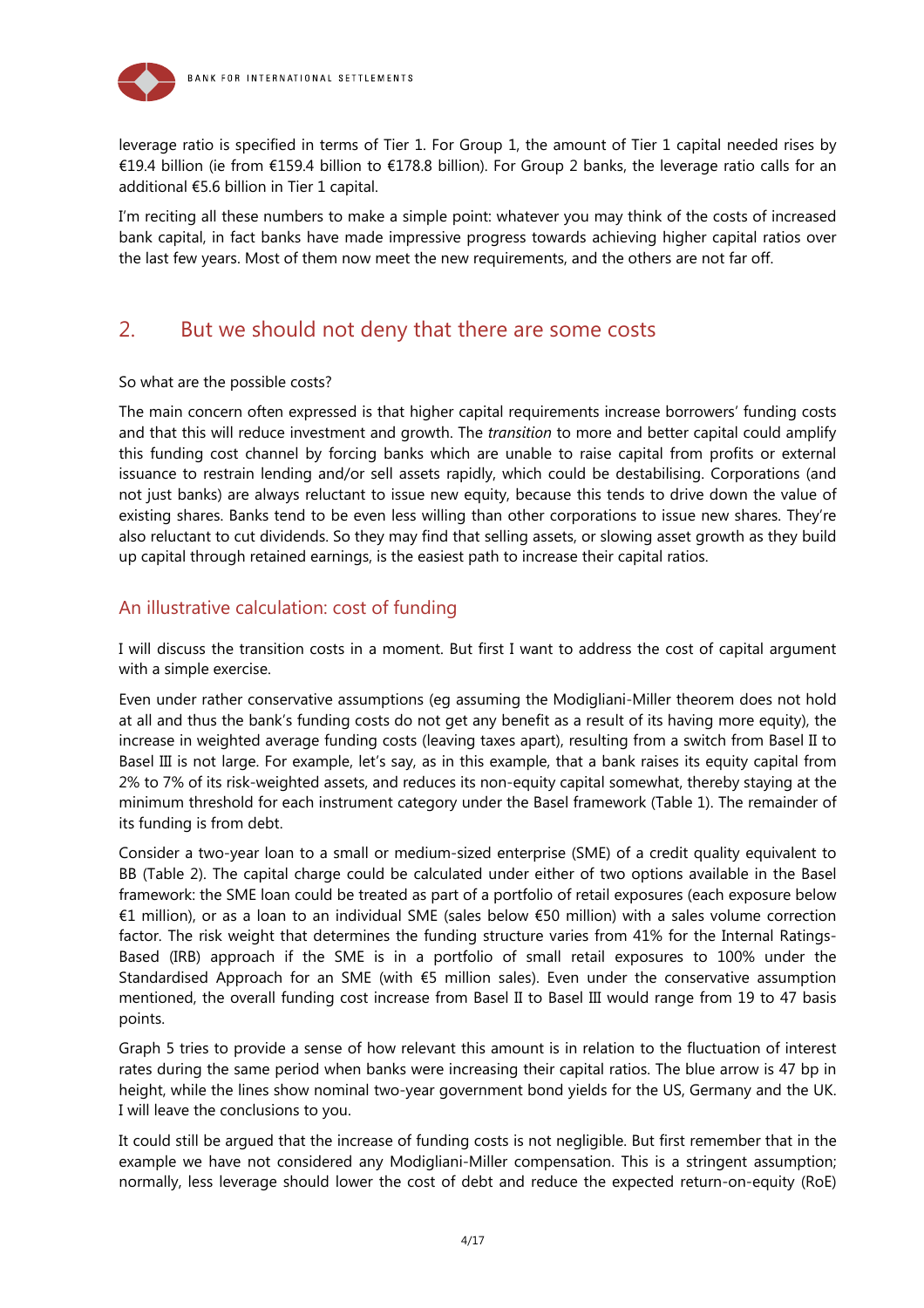

(Miles et al (2013)). Second, it could be offset by increased efficiency at the bank level, for example a reduction in operating costs. Most importantly, even if there is no compensating reduction in required RoEs or in the cost structure, the benefits for the economy would be higher, as we'll see later.

As it happens, actual RoEs have fallen since the crisis. While there are a number of reasons for this, it reflects, at least in part, the fact that banks have become less leveraged. For Graph 6 we've taken about 100 large global banks (not the same sample as in the Basel Committee analysis discussed above), divided roughly equally among banks from advanced European economies, banks from other advanced economies, and banks from emerging market economies (EMEs). Average RoEs were about 19% in both groups of advanced economy banks in the three years before the crisis, and fell to 4% for the European banks and 10% for the others in 2010–13, while capital ratios for both groups rose. EME banks have managed to maintain their profitability. But as the graph shows, they also had higher capital ratios ahead of the crisis, and since then their capital ratios have remained about the same on average.

This has been just a mechanistic exercise to provide some sense of order of magnitudes. Let me now turn to a deeper analysis, particularly of the transition costs.

## 3. The transition costs do not seem to have been as large as feared

It's been a few years now since the basic outlines of Basel III were agreed. At the time, there was a lively debate on how these stronger capital requirements would affect the real economy. Some of the estimated impacts are listed in Table 3. The BIS played a role in this by chairing the Macroeconomic Assessment Group (MAG), which pooled the model estimates of forecasters at regulators and central banks around the world as well as at the IMF.

A priori, it's clear that the impact will depend on which side of the balance sheet banks focus on as they attempt to raise capital ratios. If banks tighten standards, or widen their lending spreads, thereby cutting into investment and growth, this could have negative real effects. If banks choose to reduce dividend payouts or issue new equity, this would minimise the real economy impact.

## Lending standards, lending spreads and drivers of capital ratios

So what has happened? Let me make four observations.

First, we're still only a few years into this process, and the macroeconomic environment has been difficult to say the least. And yet, in the time since the acute phase of the crisis, banks have not tightened lending standards (Graph 7). Until this year, lending surveys still indicated some tightness in lending conditions in Europe, but things are nowhere near as bad as during the crisis. It seems plausible that tighter standards in Europe primarily reflected the sovereign debt crisis, disappointing recovery and concerns about asset quality, rather than the adjustments made by banks.

Second, lending spreads have not shown a clear widening trend, and certainly not the sharp widening that some observers predicted back in 2010. Graph 8 shows different spreads in different economies and market sectors: some are wider, some narrower. Interestingly, when you look at banks' net interest income as a share of assets, it has increased by about 20–30 basis points since the crisis. The increase is very much on the same scale as the studies that I listed a moment ago, or the accounting exercise I did earlier with respect to funding costs.

Third, when you look at what individual banks have done to boost their capital ratios, you find that they have relied on retained earnings, and many have successfully issued new equity, rather than reducing lending growth. The Basel Committee's capital monitoring exercise bears this out (Table 4). Looking again at our sample of about 100 banks, in the left-hand panel of Graph 9, you can see that increases in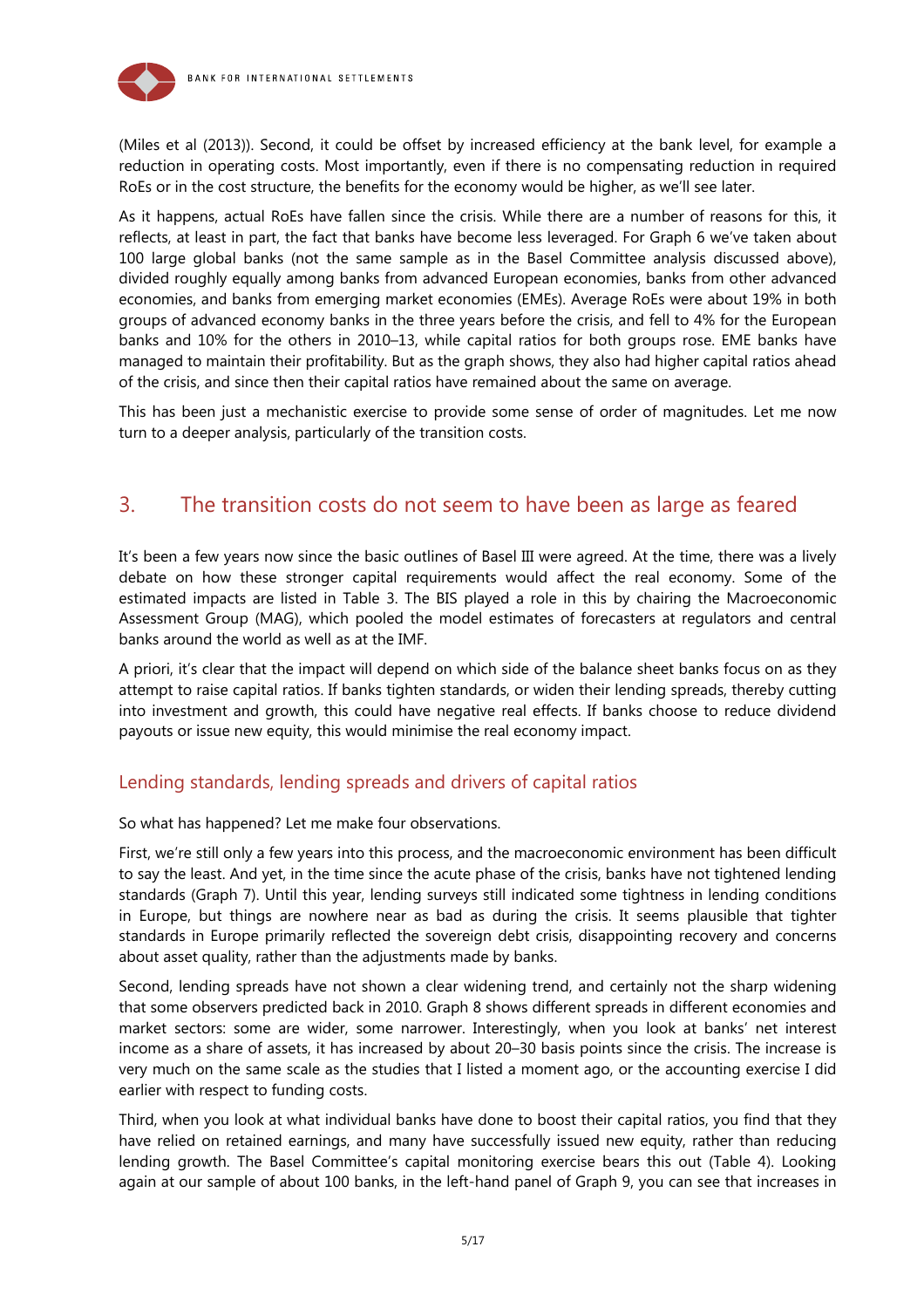



capital (the yellow bars) have driven higher capital ratios, and have outweighed the countervailing effect of asset growth (the red bars). If banks had deleveraged by cutting assets, these red bars would be positive rather than negative. Lower average risk weights on existing assets (the light blue bars) have also played a role, but not much. The right-hand panel looks more closely at capital, ie the numerator. Most of the growth has been through net income (the light brown bars). New issues of capital, which accounts for most of the residual ("other") represented in the dark blue bars, have also taken place.

My fourth observation is that Europe has been a notable exception to these patterns. We already saw that bank lending standards have remained somewhat tight in Europe, more so than in other regions. In the left-hand panel of Graph 9, you can see that slow lending growth and asset sales (deleveraging) have been relatively more important in contributing to higher capital ratios for European banks, while in the right-hand panel you can see that, through end-2013, European banks had not done much in the way of raising new capital.

This can be explained in part by the weak euro area economy since the crisis (a sovereign debt crisis on top of the financial crisis) and the weaker state of European bank balance sheets. But it's also now clear that, in the immediate aftermath of the crisis, European authorities were not as aggressive as, for example, the US authorities, in pressing their banks to recognise losses and adopt and implement credible plans to raise new capital.

The establishment of the Single Supervisory Mechanism and the recently concluded Comprehensive Assessment can only improve things in this regard. The combined asset quality review and macro stress test confirmed that European banks have indeed been lagging in repairing and strengthening their balance sheets. The good news is that European banks have already started addressing these challenges. The assessment found a total capital shortfall in December 2013 of €25 billion, across 25 banks that fell below the required threshold under the stress test. But the ECB also reported that this shortfall has fallen to €9.5 billion since the end of 2013 because of remedial actions by the banks in question. Overall, the 130 participating banks have increased their capital by an aggregate €203 billion since July 2013, from capital issues, asset sales and internal capital generation. Hopefully these actions will dispel some of the uncertainty that has surrounded the European banking system.

## 4. Long-term economic impact analysis suggests there is room for more capital

## Actual capital ratios: well below where social costs would outweigh social benefits

#### So much for the transition. What about the longer term?

In 2010, in parallel with the transition study, a Basel Committee task force looked at the longer-term costs and benefits of higher capital and liquidity requirements (BCBS (2010a)). Task force members determined that the main costs would be wider lending spreads, under the conservative assumption that the Modigliani-Miller theorem would not hold and that higher funding costs would feed fully into the rates that banks charge to borrowers. They then compared the cost of this, in terms of lower investment and GDP, to the benefits in terms of reduced GDP losses in the future due to a lower frequency and impact of financial crises.

This calculation depends on what you assume about the cost of financial crises – in particular, whether they have a permanent, long-term effect on output, or whether output eventually recovers to its precrisis trend. Studies of past financial crises have come to different conclusions on this question. Certainly the most recent crisis experience would seem to support the view of the "permanent effect" camp.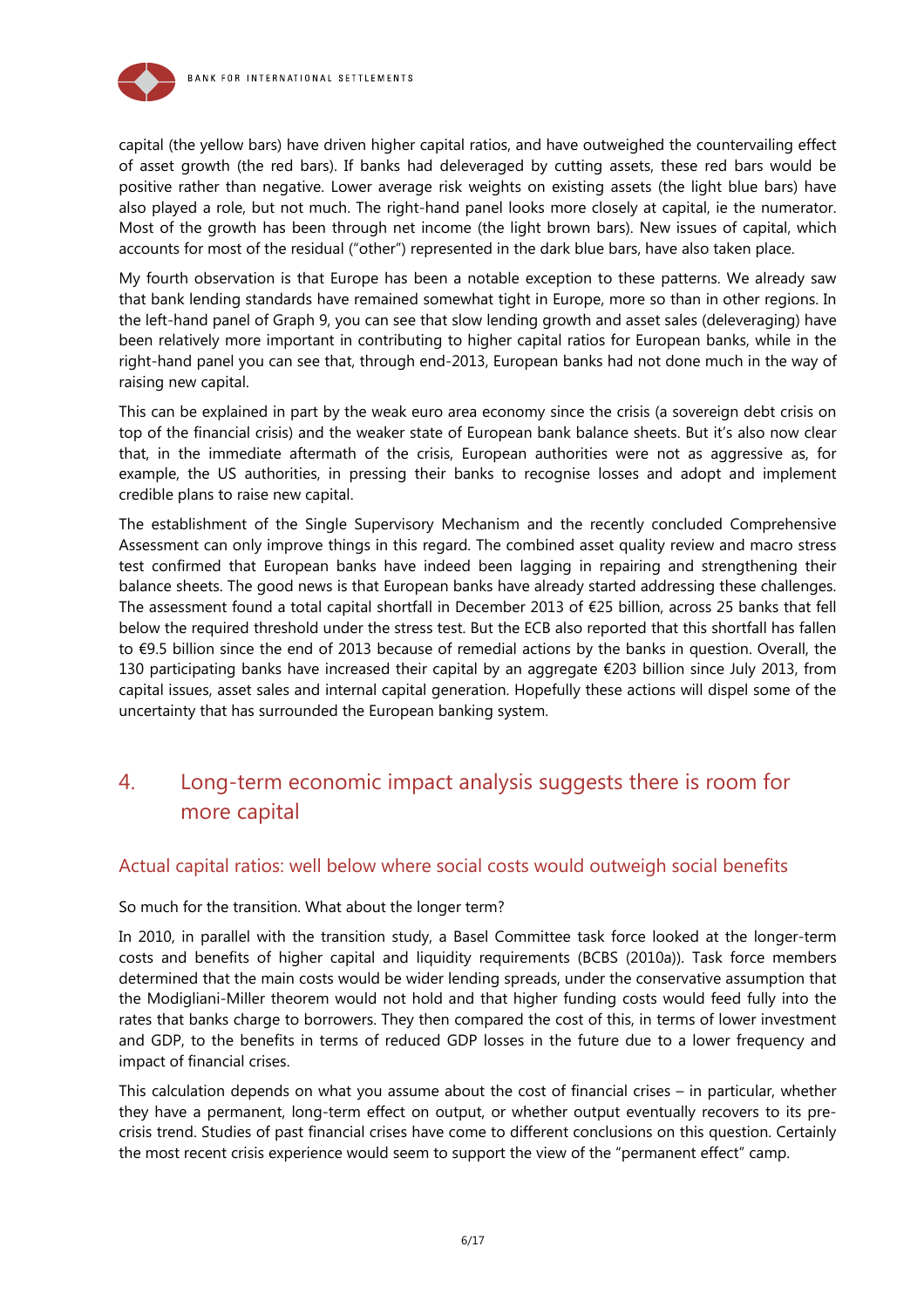

In any event, the 2010 study found that, even if you assume that crises have only a transitory impact on trend GDP, as represented by the blue lines in Graph 10, higher capital ratios offer net benefits at levels up to 15% or so. This is the case whether you only look at higher capital ratios (right-hand panel) or when these are combined with higher liquidity coverage ratios (left-hand panel). And if you assume, in line with our experience since 2009, that financial crises permanently reduce output below its trend, as shown by the red lines, the optimal capital ratio is quite a bit larger – well to the right of the range shown in these two graphs. Other research – for example, work done at the Bank of England by David Miles and his colleagues – supports the view that capital ratios can be even higher than they are at present while still delivering net benefits to the real economy.

## Additional loss-absorbing capacity

This discussion has assumed added relevance as regulators look at additional ways to ensure that, in the event of resolution, global systemically important banks have sufficient loss-absorbing capacity to implement an orderly resolution that mitigates risks to financial stability, ensures continuity of critical functions and minimises taxpayers' exposures to losses. As you have no doubt heard, the FSB and the Basel Committee have developed proposals for total loss-absorbing capacity, or TLAC, with this objective in mind.

Why TLAC? There were points during the crisis when policymakers were reluctant to impose haircuts on bondholders of failed or failing banks, for fear that this would be a source of contagion to other weak banks. This approach may have been called for at the time, given crisis conditions, but it generates moral hazard. For this reason, work to strengthen resolution frameworks since the crisis, including the FSB's *Key Attributes of Effective Resolution Regimes for Financial Institutions* and the resolution frameworks developed by the EU and a number of other jurisdictions, has emphasised the bailing-in of bank bondholders in resolution. The goal of TLAC is to give substance to this approach by requiring the largest global banks to maintain a quantum of unsecured liabilities that may not count as common equity capital but can be bailed in as part of a resolution process.

There are many details still to be worked out in this proposal. A consultative document was published on 10 November, and an impact assessment and a market study will be carried out before reaching final conclusions. But the key point here is that, going forward, holders of bank debt as well as equity should have a direct interest in making sure banks are run soundly and risk is managed properly. Liabilities that are not eligible as TLAC remain subject to potential exposure to loss in resolution, in accordance with the applicable resolution law.

## 5. Concluding remarks

Let me summarise my main points, and then conclude with some remarks about the transformation of leverage and the need to broaden our attention to these new developments.

- Bank capital ratios have improved steadily since the crisis. Banks have achieved this primarily by accumulating retained earnings.
- The material negative impacts that some feared for the real economy and financial system have not materialised. Banks' returns on equity have fallen, as we would expect with lower leverage and lower risk-free rates. There is still room for national supervisors to adjust capital upwards according to their needs.
- There is also room for bail-inable debt or loss absorbency in the event of resolution for the systemic banks under the TLAC framework. Banks should be able to achieve this comfortably as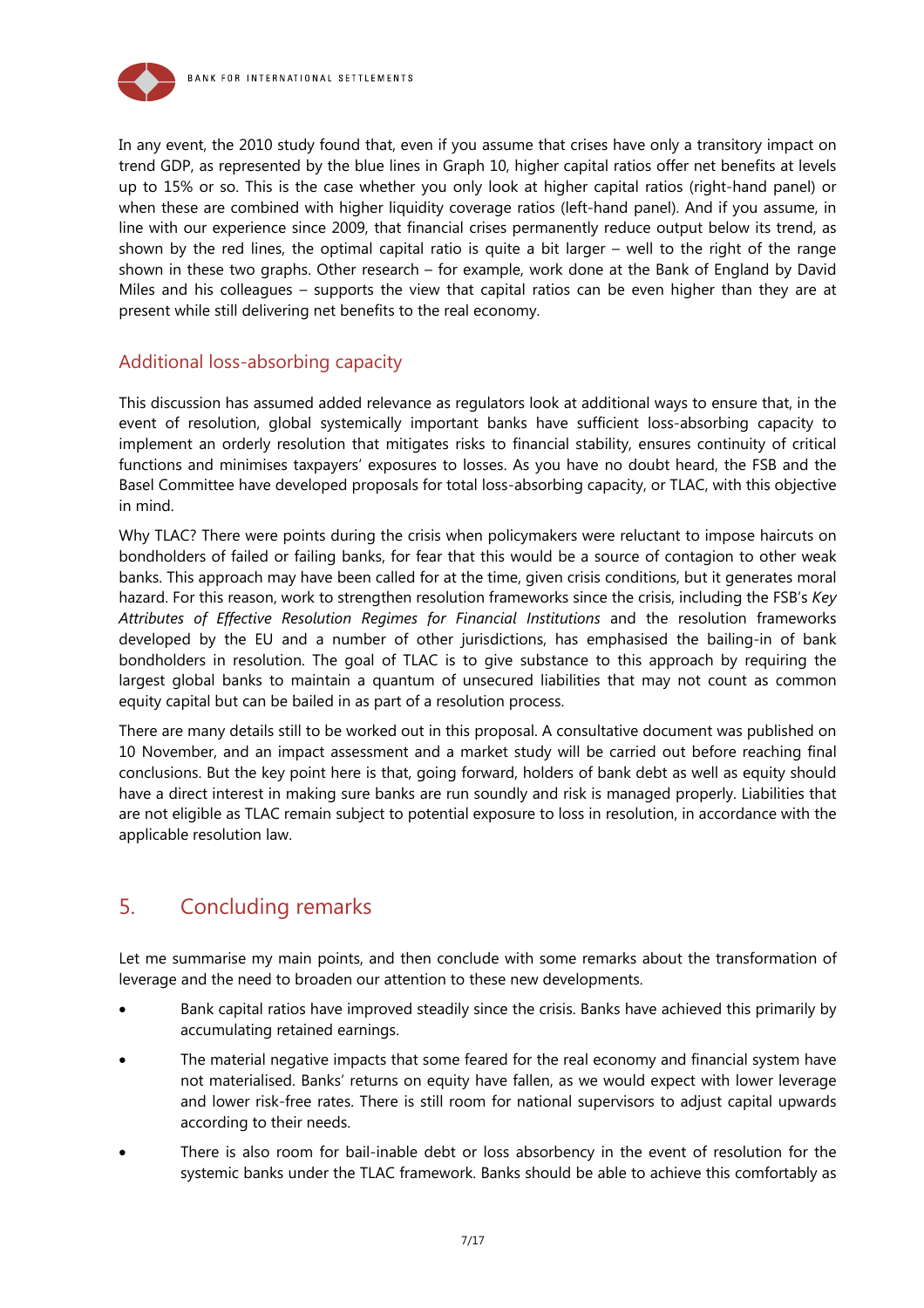

long as they have enough time to implement the new requirements. Details and proper calibration are important and will be based on the ongoing consultations and data collection.

All in all, thanks to tougher regulation and market pressures, leverage in the banking system has gone down. However, leverage at the global level is evolving, and total debt-to-GDP remains high, in fact 20 percentage points of GDP higher than at the beginning of the crisis in 2007 (Graph 11).

A number of advanced and emerging market economies that did not suffer in the crisis have seen a combination of rapid credit growth, rapid property price increases and high ratios of debt service to income, to levels that in the past have signalled potential problems. This may leave them vulnerable to higher interest rates over the next few years, as central banks move to normalise monetary policy.

I'd like to conclude by briefly pointing out some areas outside banking where leverage is growing and may be giving rise to systemic risks – systemic risks which may affect banks even if the origin of the distress is not banking.

According to the latest monitoring report on shadow banking,  $6$  global financial assets outside banks, insurers, pension funds and central banks rose about 7% in 2013 over the previous year, to a total of \$75 trillion (Graph 12). This is almost back to the pre-crisis level as a share of GDP. Not all of this should be considered "shadow banking" as such, and, whatever name we use, not all of it is necessarily a risk to the system. But it does point to a growing volume of financial activity outside the regulatory perimeter that could give rise to maturity and liquidity mismatches, and cannot easily be monitored or managed by traditional regulatory tools. A number of initiatives to address these concerns are under way.

Finally, let me just briefly point out some other areas of concern:

- Global corporate bond issuance has been growing steadily since the crisis. The high-yield segment is growing the fastest. It would be reassuring if all of this issuance went for investment in plant and equipment – but, in fact, much of it has gone for share buybacks; in other words, simply an increase in corporate leverage.
- Increased corporate debt issuance has properly focused attention on global investment funds and their managers. While the funds themselves are generally not highly leveraged, they may exhibit "leverage-like" behaviour in some circumstances.

With these final points, I would like to underline that financial stability will continue to require attention that goes beyond banking.

l

<sup>6</sup> FSB (2014).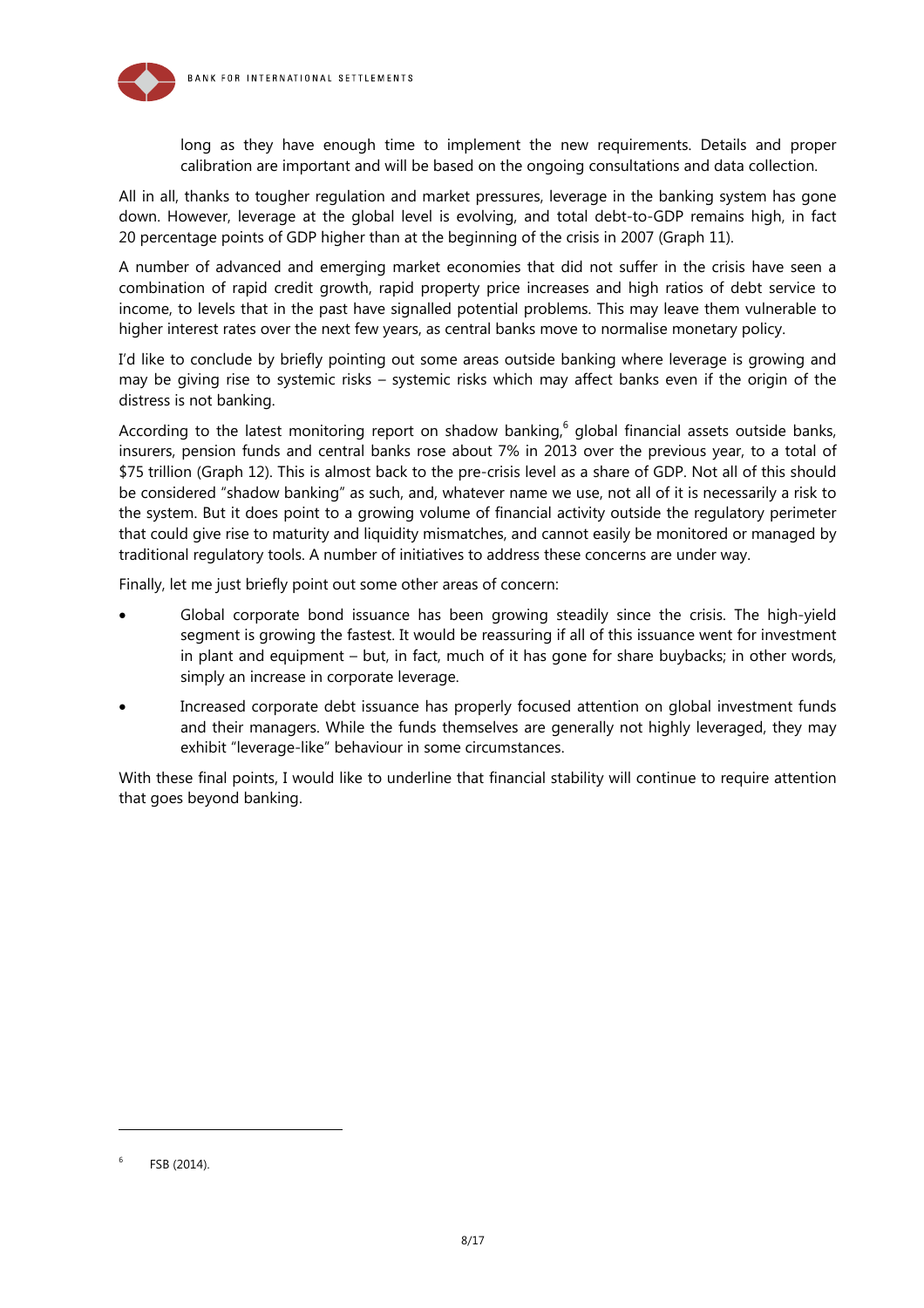

## References

Basel Committee on Banking Supervision (2010a): "An assessment of the long-term economic impact of stronger capital and liquidity requirements", August, www.bis.org/publ/bcbs173.pdf.

 $(2010b)$ : "Results of the comprehensive quantitative impact study", December, www.bis.org/publ/bcbs186.pdf.

 $-$  (2014): "Results of the Basel III monitoring exercise as of 31 December 2013", September, www.bis.org/publ/bcbs289.pdf.

Elliott, D, S Salloy and A Oliveira Santos (2012): "Assessing the cost of financial regulation"*, International Monetary Fund Working Paper*, WP/12/233, September.

Financial Stability Board (2014): *Global shadow banking monitoring report 2014*, 30 October, www.financialstabilityboard.org/wp-content/uploads/r\_141030.pdf.

Institute of International Finance (2011): "The cumulative impact on the global economy of changes in the financial regulatory framework", September.

Macroeconomic Assessment Group (2010): "Assessing the macroeconomic impact of the transition to stronger capital and liquidity requirements: Interim Report", August, www.bis.org/publ/othp10.pdf.

Miles, D, J Yang and G Marcheggiano (2013): "Optimal bank capital", *The Economic Journal*, vol 123, pp 1–37, March.

Oxford Economics (2013): "Analyzing the impact of bank capital and liquidity regulations on US Economic Growth", The Clearing House Association, April.

Slovik, P and B Cournède (2011): "Macroeconomic impact of Basel III", *OECD Economics Department Working Pape*r, no 844, February.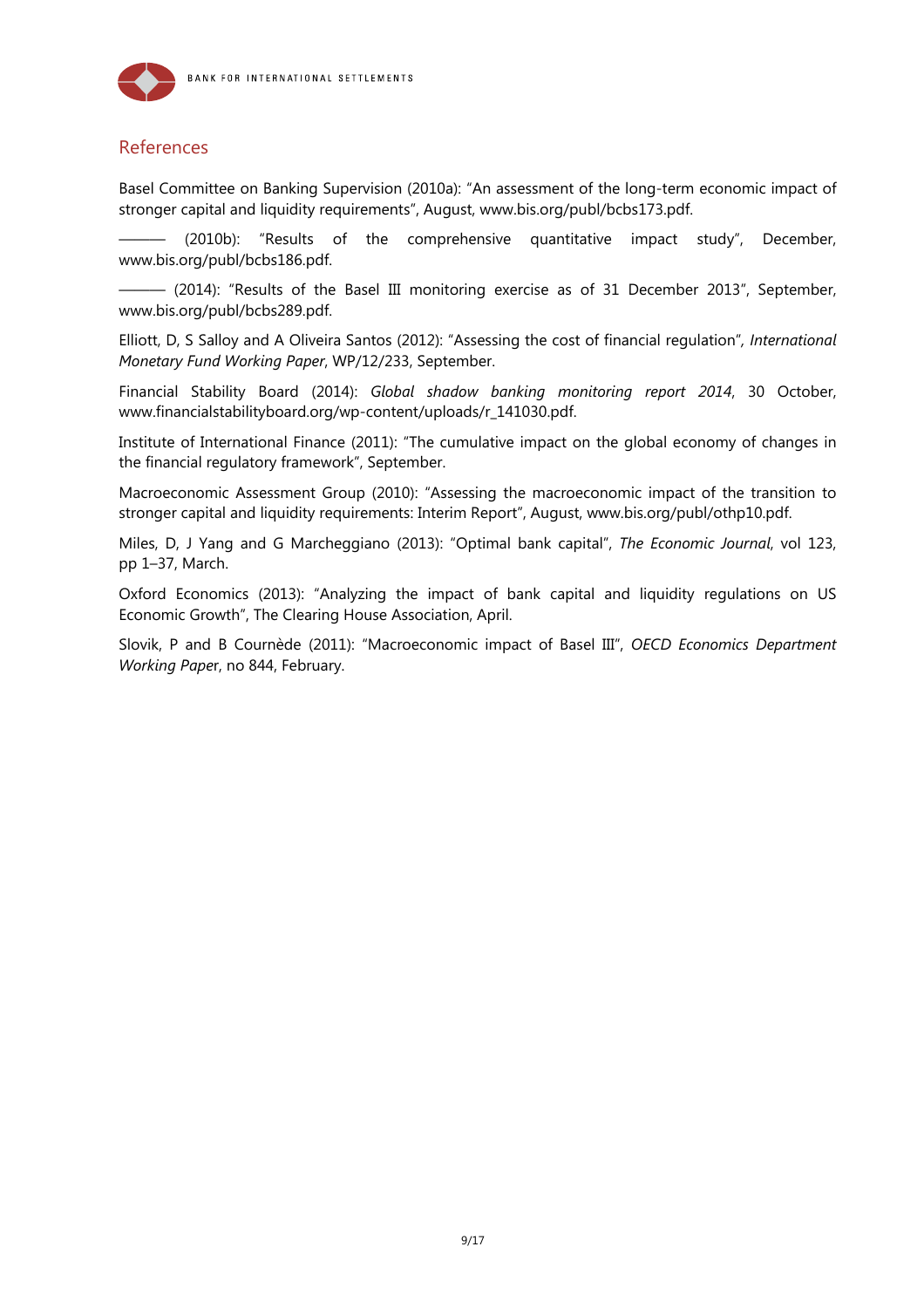

## Components of bank credit ratings





Group 2 (other banks)

## CET1 capital ratios under fully phased-in Basel III definitions Graph 2

Sample for end-2009 data was not the same as for 2011–13.

Basel III minimum (incl capital conservation buffer)

Source: Basel Committee on Banking Supervision.

Group 1 (large internationally active banks)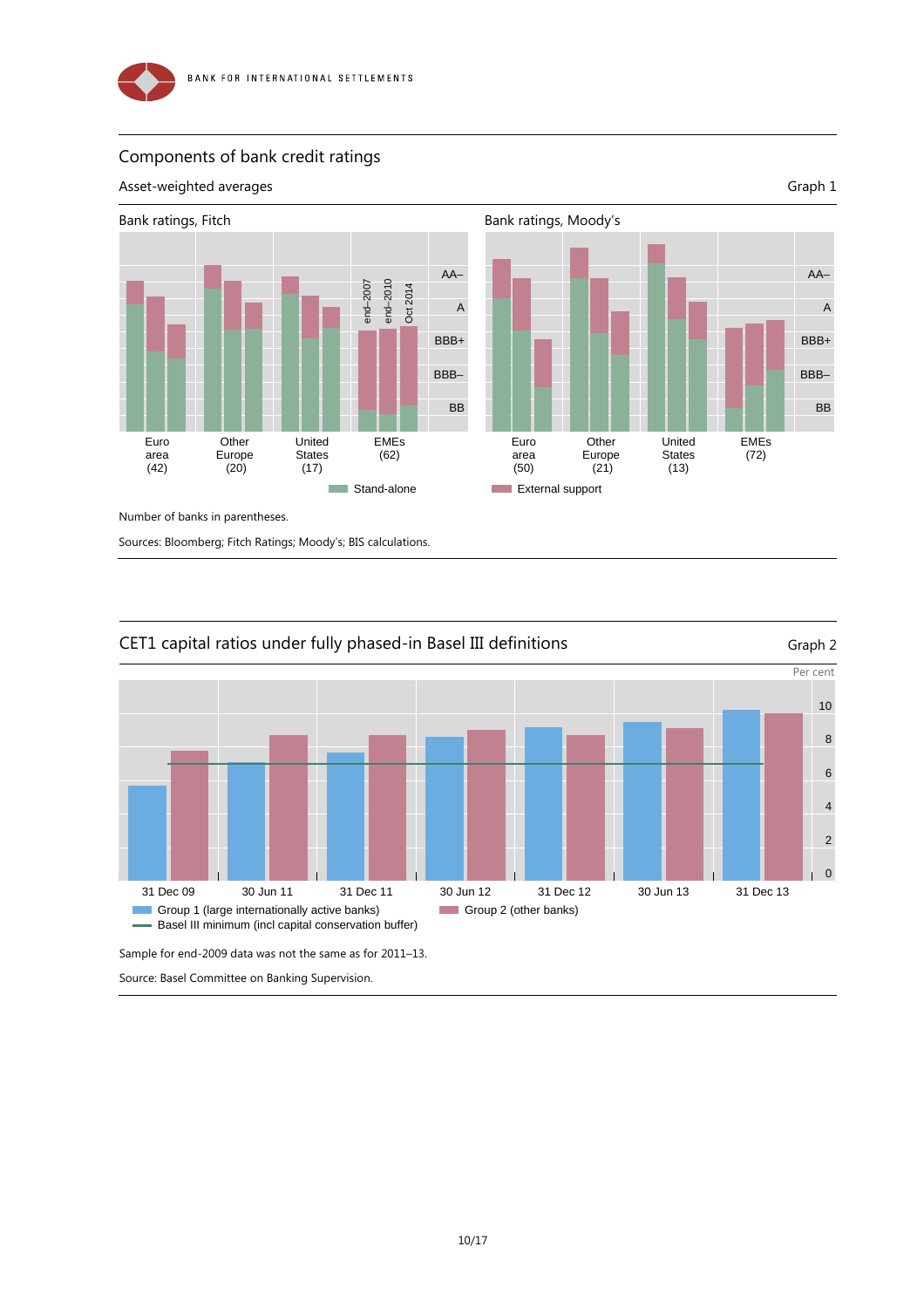



Source: Basel Committee on Banking Supervision.



Sample for end-2009 data was not the same as for 2011–13.

Source: Basel Committee on Banking Supervision.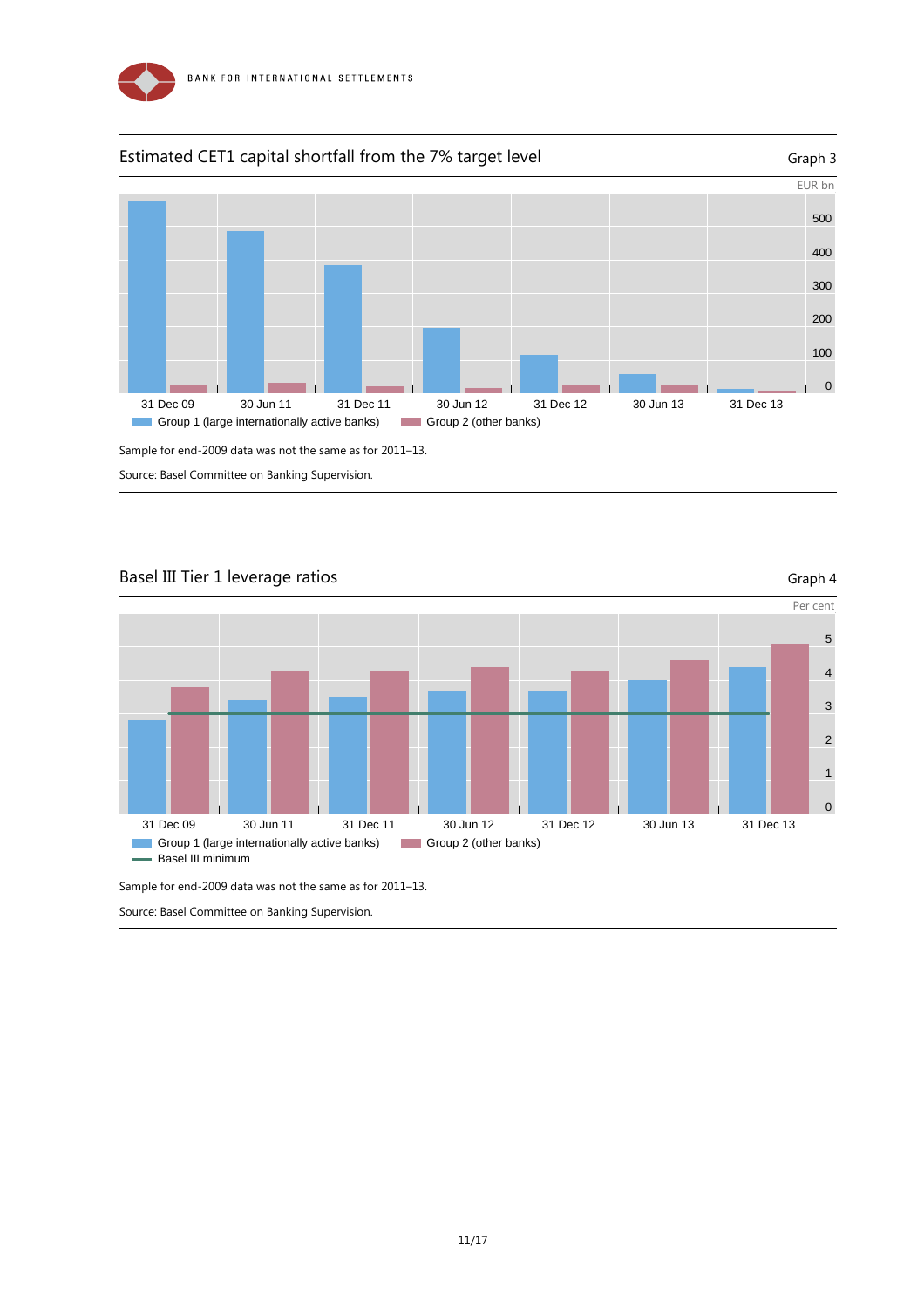



Source: Bloomberg.

## Bank returns on equity and risk-weighted capital ratios Graph 6 Graph 6



Risk-weighted capital ratio

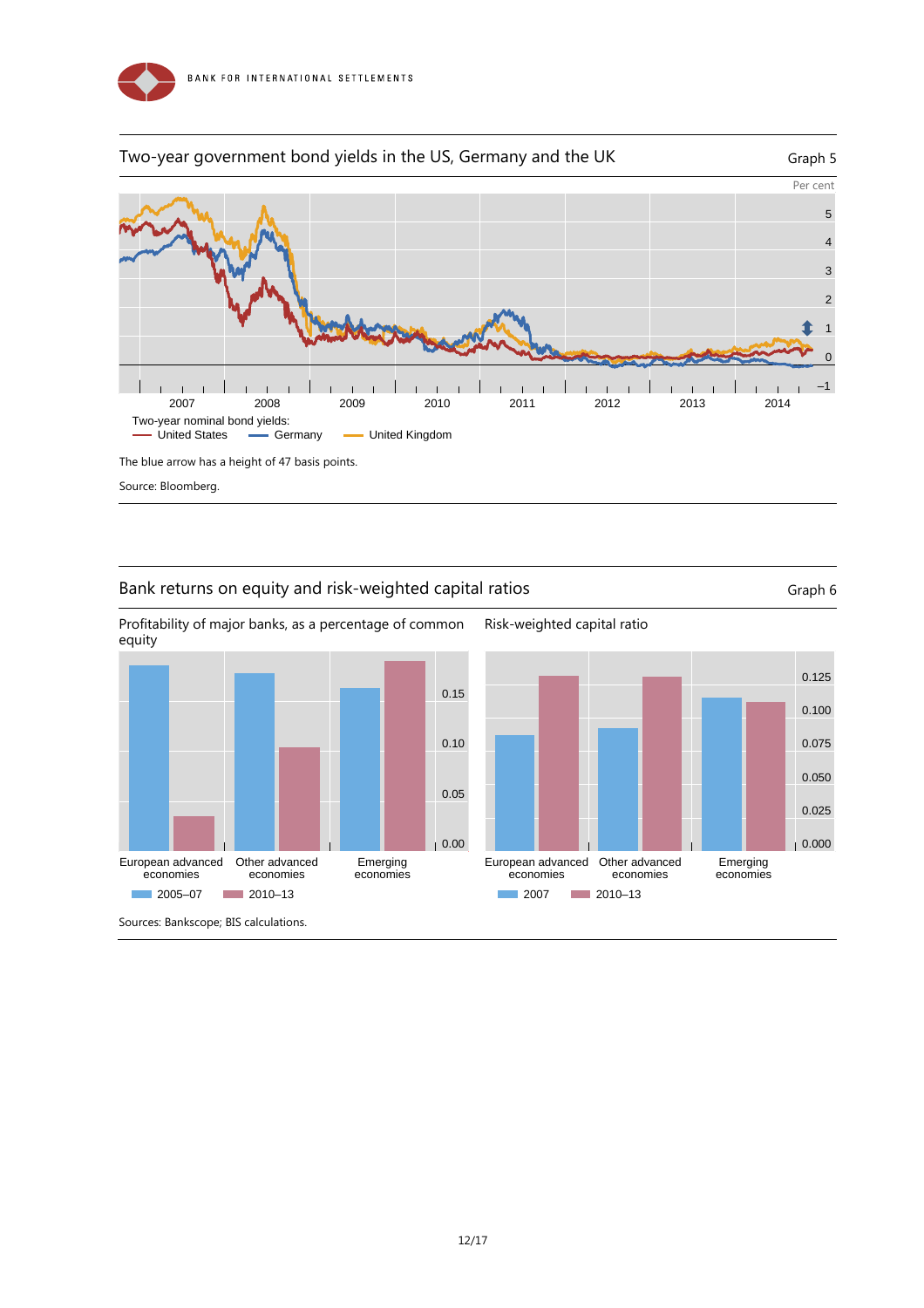

## Survey responses on banking standards $^1$



 $1$  Difference between banks reporting tighter lending conditions during the previous quarter and those reporting looser conditions.

Sources: Bank of England; Bank of Japan; European Central Bank; Federal Reserve Board.



Source: National data.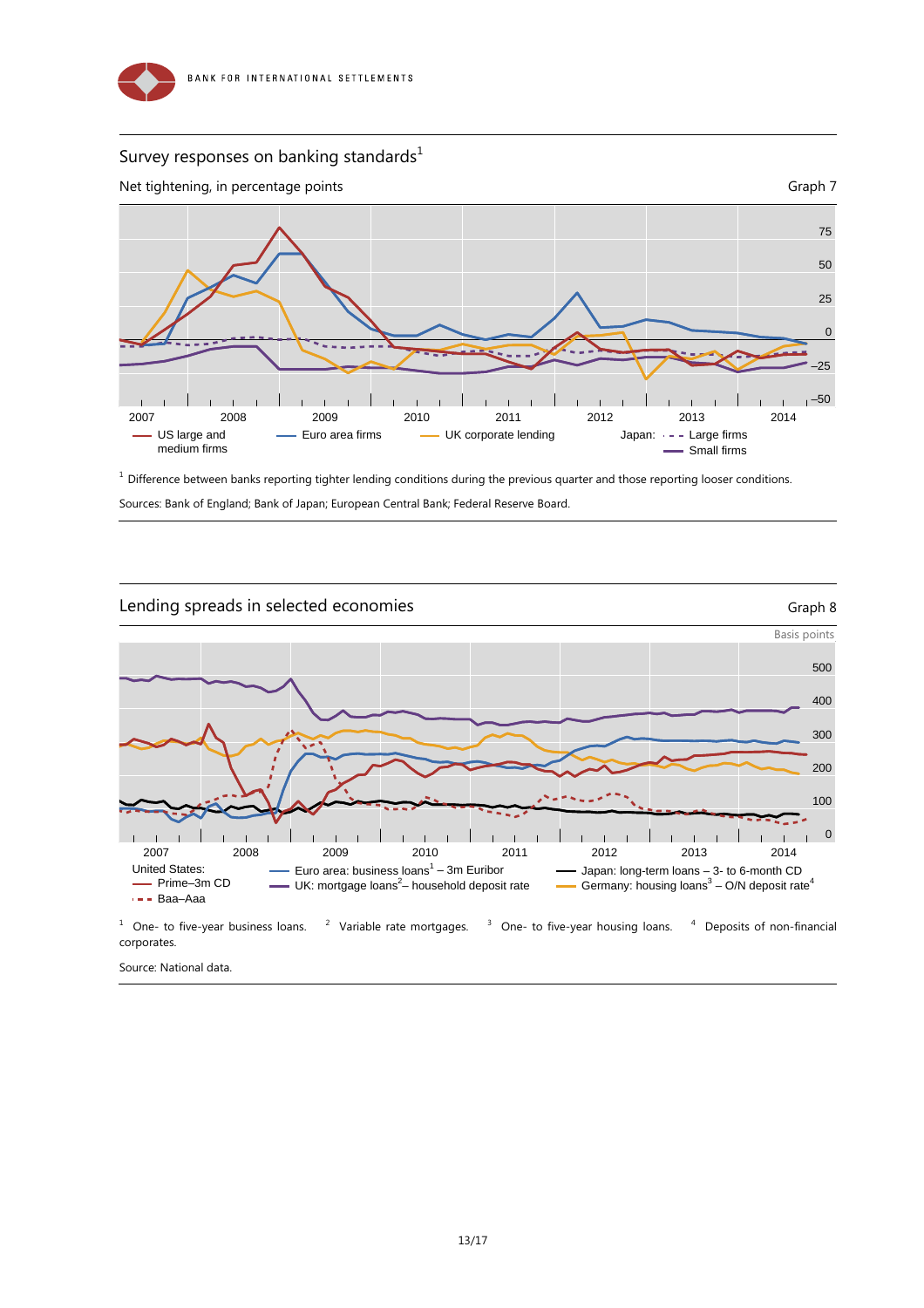

## Determinants of changes in bank capital ratios and bank capital $1$

Changes between end-2009 and end-2013, normalised as percentage points of capital ratios Graph 9



 $<sup>1</sup>$  The graph decomposes the change in the ratio of common equity capital to risk-weighted assets (left-hand panel) and the percentage</sup> change in common equity capital (right-hand panel) into additive components. Overall changes are shown by diamonds. The contribution of a particular component is denoted by the height of the corresponding segment. A negative contribution indicates that the component had a depressive effect. All figures are weighted averages using end-2013 total assets as weights.

Sources: B Cohen and M Scatigna, "Banks and capital requirements: channels of adjustment", *BIS Working Papers*, no 443, March 2014; Bankscope; Bloomberg.

### Net benefits of capital and liquidity requirements

Impact on the level of output (%) Graph 10



The capital ratio is defined as tangible common equity over risk-weighted assets. The origin corresponds to the pre-reform steady state, approximated by historical averages for total capital ratios (7%) and the average probability of banking crises. Net benefits are measured by the difference between expected benefits and expected costs. Expected benefits equal the reduction in the probability of crises times the corresponding output losses. The red and blue lines refer to different estimates of net benefits, assuming that the effects of crises on output are permanent but moderate (which also corresponds to the median estimate across all comparable studies) or only transitory.

Source: Basel Committee on Banking Supervision.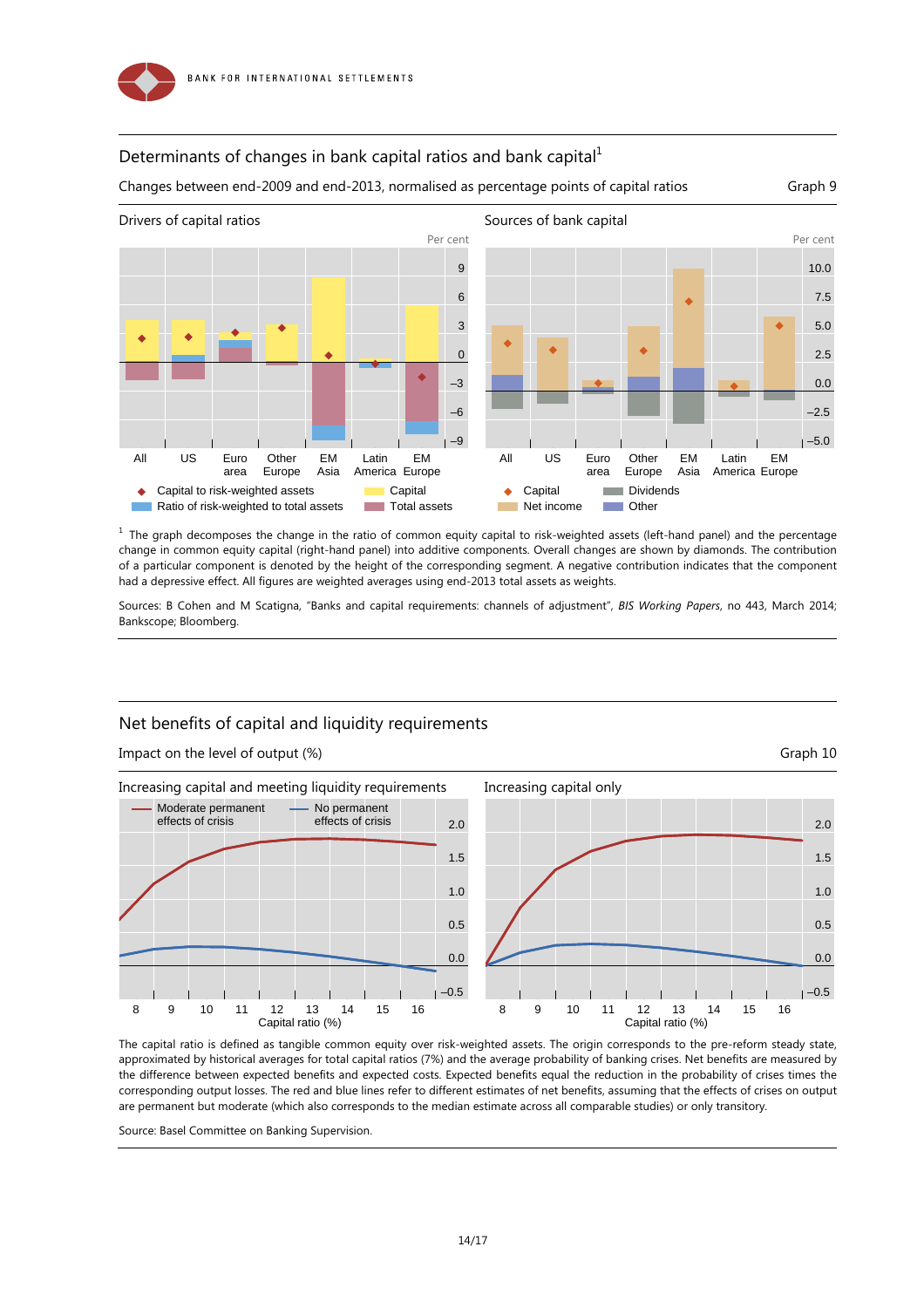





<sup>1</sup> Assets held by financial entities that are not banks, insurance companies, pension funds, public financial institutions, central banks or financial auxiliaries.

Sources: National financial accounts data; other national sources.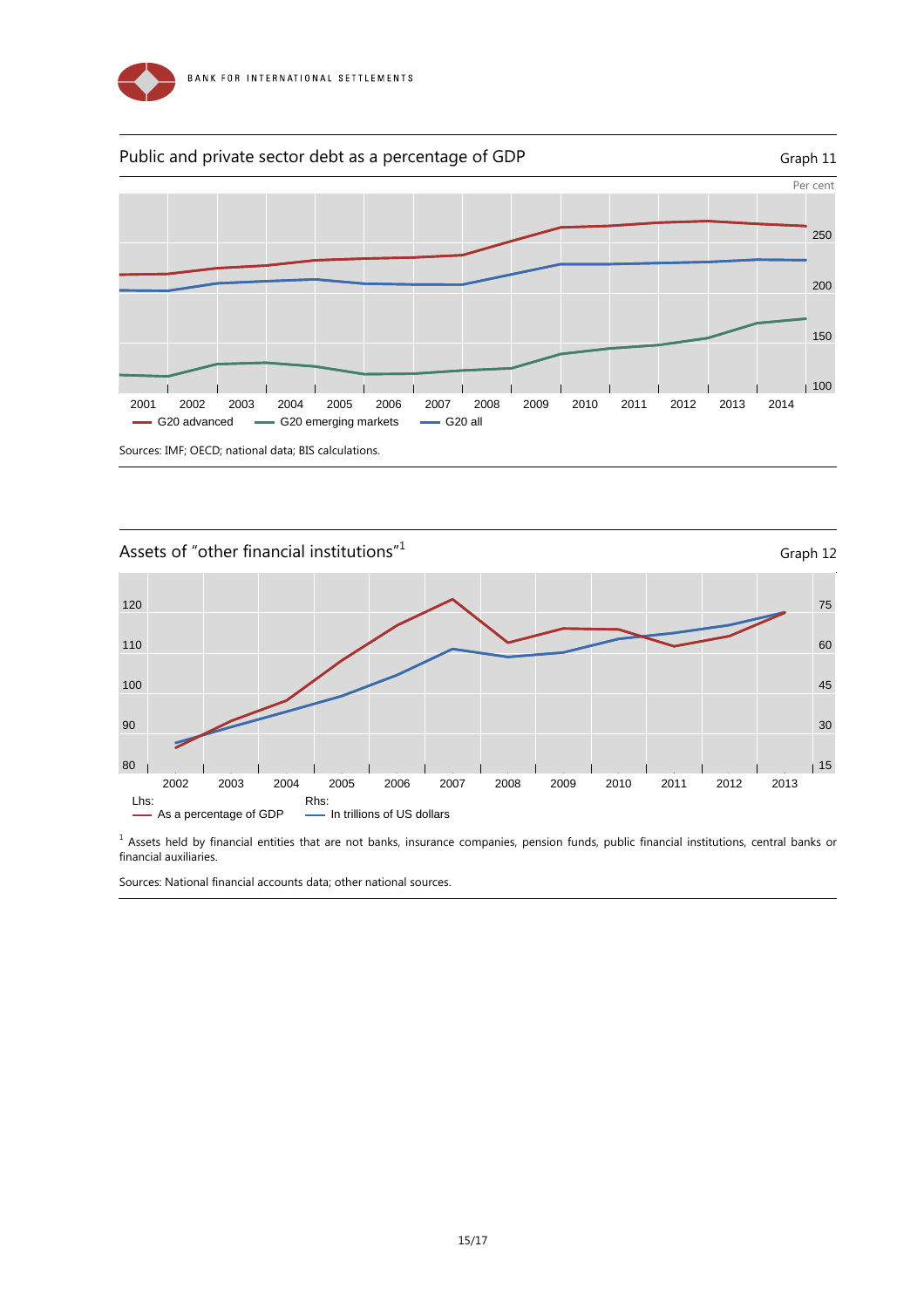

## Capital requirements (%)

|                                                  | Basel II | Basel III |
|--------------------------------------------------|----------|-----------|
|                                                  | minimum  | target    |
| Total capital                                    | 8        | 10.5      |
| Equity                                           |          |           |
| <b>Additional Tier 1</b>                         | 2        | 1.5       |
| Tier 2                                           | 4        | 2         |
| Sources: Basel Committee on Banking Supervision. |          |           |

## Funding cost for SME loans under different supervisory frameworks $1$

Table 2

Table 1

|                                                               | SMEs as pool of retail exposures |           |          |           | SME $65$ million sales |           |          |           |
|---------------------------------------------------------------|----------------------------------|-----------|----------|-----------|------------------------|-----------|----------|-----------|
|                                                               | Standardised                     |           | IRB      |           | Standardised           |           | IRB      |           |
|                                                               | Basel II                         | Basel III | Basel II | Basel III | Basel II               | Basel III | Basel II | Basel III |
| Risk weight (%)                                               | 75%                              | 75%       | 41%      | 41%       | 100%                   | 100%      | 62%      | 62%       |
| Share of each instrument used to fund the exposure (%)        |                                  |           |          |           |                        |           |          |           |
| Equity                                                        | 1.5                              | 5.3       | 0.8      | 2.9       | 2.0                    | 7.0       | 1.2      | 4.3       |
| <b>Additional Tier 1</b>                                      | 1.5                              | 1.1       | 0.8      | 0.6       | 2.0                    | 1.5       | 1.2      | 0.9       |
| Tier 2                                                        | 3.0                              | 1.5       | 1.6      | 0.8       | 4.0                    | 2.0       | 2.5      | 1.2       |
| Debt                                                          | 94.0                             | 92.1      | 96.7     | 95.7      | 92.0                   | 89.5      | 95.0     | 93.5      |
| Weighted funding cost (%)                                     | 3.44%                            | 3.78%     | 3.24%    | 3.43%     | 3.58%                  | 4.05%     | 3.36%    | 3.65%     |
| Increase in funding cost from<br><b>Basel II to Basel III</b> |                                  | 0.35%     |          | 0.19%     |                        | 0.47%     |          | 0.29%     |

 $1$  The table shows the instruments used to fund a two-year loan to a BB-rated (equivalent) SME with \$5 million in annual sales, with a lossgiven-default (LGD) of 45%. The loan can be treated as part of a pool of retail exposures, or as a separate exposure. In the latter case the risk weight would be determined by the €5 million sales figure. For each of these approaches, the minimum required funding share of each category of instrument (equity, additional Tier 1, Tier 2 and debt) is calculated under the Standardised and IRB approaches, for the Basel II and Basel III frameworks. Assumed costs of funding are as follows: equity 15%, additional Tier 1 10%, Tier 2 8% and debt 3%. The last line shows the increase in weighted funding costs from Basel II to Basel III under each approach.

Sources: Basel Committee on Banking Supervision; BIS calculations.